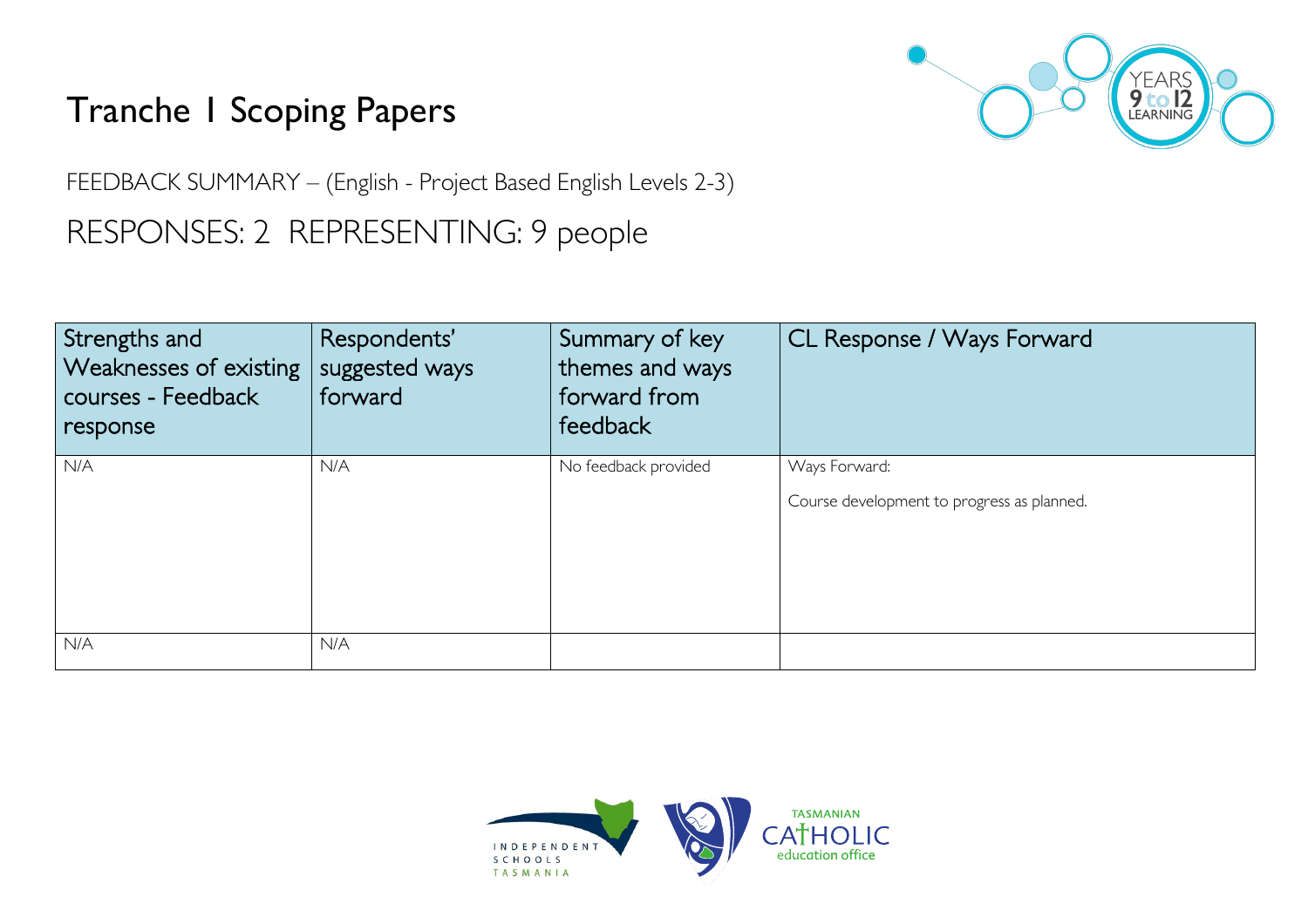| Course Rationale -<br>Feedback response                                                                                                                                                                                                                                                | Respondents'<br>suggested ways<br>forward | Summary of key<br>themes and ways<br>forward from<br>feedback                                                                                                                                                                                                                                                       | CL Response / Ways Forward                                                                                                                                               |
|----------------------------------------------------------------------------------------------------------------------------------------------------------------------------------------------------------------------------------------------------------------------------------------|-------------------------------------------|---------------------------------------------------------------------------------------------------------------------------------------------------------------------------------------------------------------------------------------------------------------------------------------------------------------------|--------------------------------------------------------------------------------------------------------------------------------------------------------------------------|
| How do the categories Discipline<br>Based, Transdisciplinary etc affect<br>course content? What do they<br>actually mean in terms of the<br>curriculum?<br>How will 3 equally weighted<br>modules of 50 hours fit into 4<br>terms?<br>How will micro-credentialing work<br>with exams? | None provided                             | Questions raised relate to<br>$\bullet$<br>generic aspects of the 9-12<br>Project:<br>Relationship of 9-12 Focus<br>Areas to the English<br>Curriculum<br>Structural question:<br>$\bullet$<br>Integrated Model 3x 50<br>hours and 4 school terms<br>Relationship between<br>micro-credentialing and<br>examination | Ways Forward:<br>• FAQ developed from Years 9-12 Learning to address generic<br>questions relating to course design features and structural<br>implications for schools. |
| Nil                                                                                                                                                                                                                                                                                    | None provided                             |                                                                                                                                                                                                                                                                                                                     |                                                                                                                                                                          |

## The course rationale is appropriate and clearly describes:

- the intended audience,
- why the chosen content is important for students and outlines the broad scope of learning to be expected
- the particular skills knowledge and understandings students will develop

| Strongly Agree | Agree | Neither agree nor disagree | Disagree | Strongly disagree |
|----------------|-------|----------------------------|----------|-------------------|
|                |       |                            |          |                   |

Ways Forward: The response provided does not represent disagreement with proposed course rationale.

In considering the focus areas identified in the Years 9 to 12 Curriculum Framework and this course rationale, do you believe the course is placed in the appropriate focus area?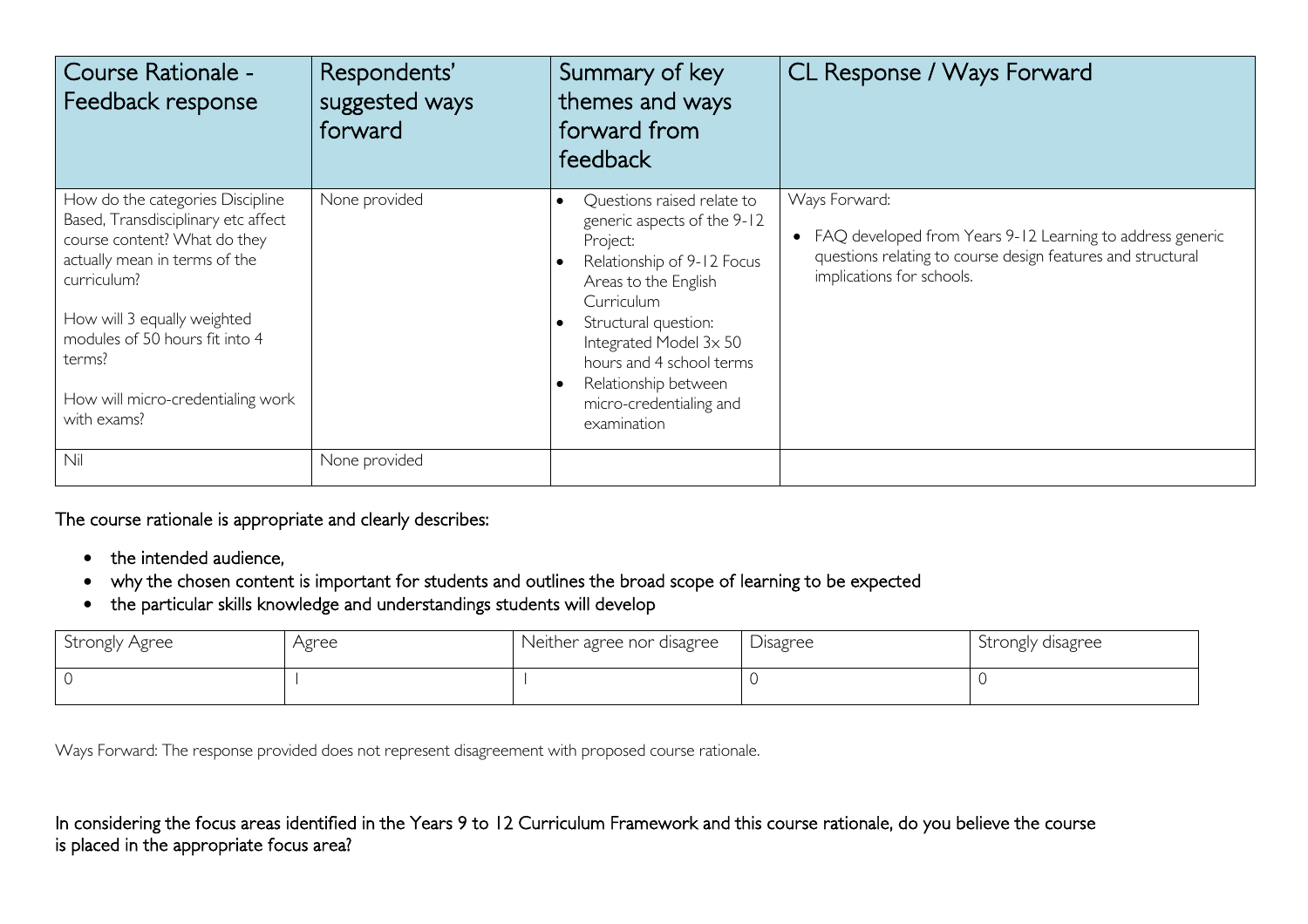| Strongly Agree | Agree | Neither agree nor disagree | Disagree | Strongly disagree |
|----------------|-------|----------------------------|----------|-------------------|
|                |       |                            |          |                   |

Ways Forward: All nine respondents indicate that the course rationale is placed in the appropriate focus area.

| General Capabilities -<br>Feedback response | Respondents'<br>suggested ways<br>forward | Summary of key<br>themes and ways<br>forward from<br>feedback                                                                                               | CL Response / Ways Forward                                                                                                          |
|---------------------------------------------|-------------------------------------------|-------------------------------------------------------------------------------------------------------------------------------------------------------------|-------------------------------------------------------------------------------------------------------------------------------------|
| No                                          | None provided                             | The feedback was divided<br>regarding the alignment of<br>the course with specific<br>General Capabilities.<br>No suggested ways forward<br>were suggested. | Ways Forward:<br>To seek further feedback from:<br>the LAG<br>$\bullet$<br>from stakeholders at the next formal course consultation |
| Yes                                         | Nil                                       |                                                                                                                                                             |                                                                                                                                     |

| Cross Curriculum<br>Priorities - Feedback<br>response | Respondents'<br>suggested ways<br>forward | Summary of key<br>themes and ways<br>forward from<br>feedback                                                                                                                                    | CL Response / Ways Forward                                                                                                                                                                           |
|-------------------------------------------------------|-------------------------------------------|--------------------------------------------------------------------------------------------------------------------------------------------------------------------------------------------------|------------------------------------------------------------------------------------------------------------------------------------------------------------------------------------------------------|
| None provided                                         | None provided                             | <b>Cross Curriculum Priorities</b><br>would be enabled through<br>the course content<br>Inclusion of Cross<br>Curriculum Priorities in<br>course content would need<br>to be designed to account | Ways Forward:<br>Consider design to enable flexibility regarding the inclusion of Cross<br>Curriculum Priorities: e.g.<br>as electives<br>as optional lenses through which the content can be taught |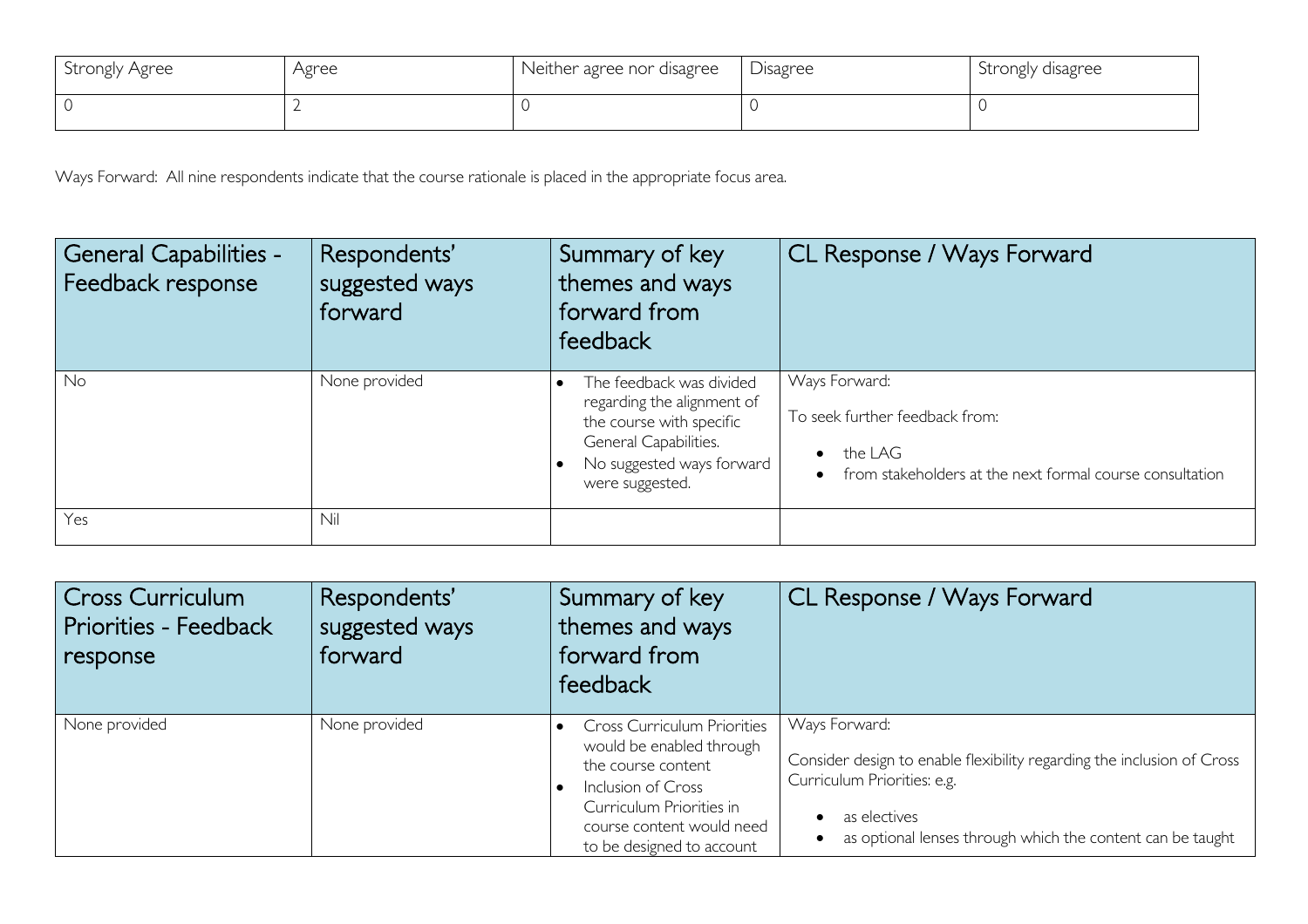|                                                                                                                                                                                        |                                                                                                                                                                | for teacher expertise and<br>student voice/choice |                                                                                          |
|----------------------------------------------------------------------------------------------------------------------------------------------------------------------------------------|----------------------------------------------------------------------------------------------------------------------------------------------------------------|---------------------------------------------------|------------------------------------------------------------------------------------------|
| Individual student projects could<br>potentially link any of the 3 areas<br>but I'm not sure it needs to be<br>specified in the course document.<br>I'd like to think about this more. | There would need to be some<br>parameters in regard to the<br>topics so staff can provide<br>expertise. e.g 6 provide areas<br>which students can choose from. |                                                   | Ways Forward:<br>• Further consult with stakeholders regarding the nature of<br>projects |

| Core concepts, big<br>ideas, essential learning<br>or important<br>considerations -<br>Feedback response                                                                                                                                                    | Respondents'<br>suggested ways<br>forward | Summary of key<br>themes and ways<br>forward from<br>feedback                                                                                                                                                                    | CL Response / Ways Forward                                                                                                                                                                                                                                                       |
|-------------------------------------------------------------------------------------------------------------------------------------------------------------------------------------------------------------------------------------------------------------|-------------------------------------------|----------------------------------------------------------------------------------------------------------------------------------------------------------------------------------------------------------------------------------|----------------------------------------------------------------------------------------------------------------------------------------------------------------------------------------------------------------------------------------------------------------------------------|
| Do students receive an ATAR or<br>portion thereof at the end of each<br>discrete module?<br>Why are grades 11 and 12<br>reverting to A-E assessment?                                                                                                        | None provided                             | Questions raised relate to<br>generic aspects of the 9-12<br>Project:<br>ATAR and modularisation<br>A-E Assessment                                                                                                               | Ways Forward:<br>• FAQ developed from Years 9 to 12 Learning to address all<br>generic questions relating to course design features and<br>structural implications for schools.                                                                                                  |
| I would recommend that students<br>do 2-3 projects (modules) over the<br>year so the entire year does not<br>depend on the success of one<br>project. Each project could require<br>a different mode/s of production<br>(e.g. a novella, a short film, some | None provided                             | Limit the number of<br>$\bullet$<br>projects between 2-3<br>over 150 hours<br>Each project could<br>$\bullet$<br>require different modes<br>of production<br>Introductory module<br>External assessment -<br>Folio or exhibition | Ways Forward:<br>• Further consult with stakeholders regarding the number and<br>nature of projects<br>• External Assessment as a Folio has been proposed for this<br>course<br>Flexibility in terms of mode of production essential and a course<br>$\bullet$<br>design feature |